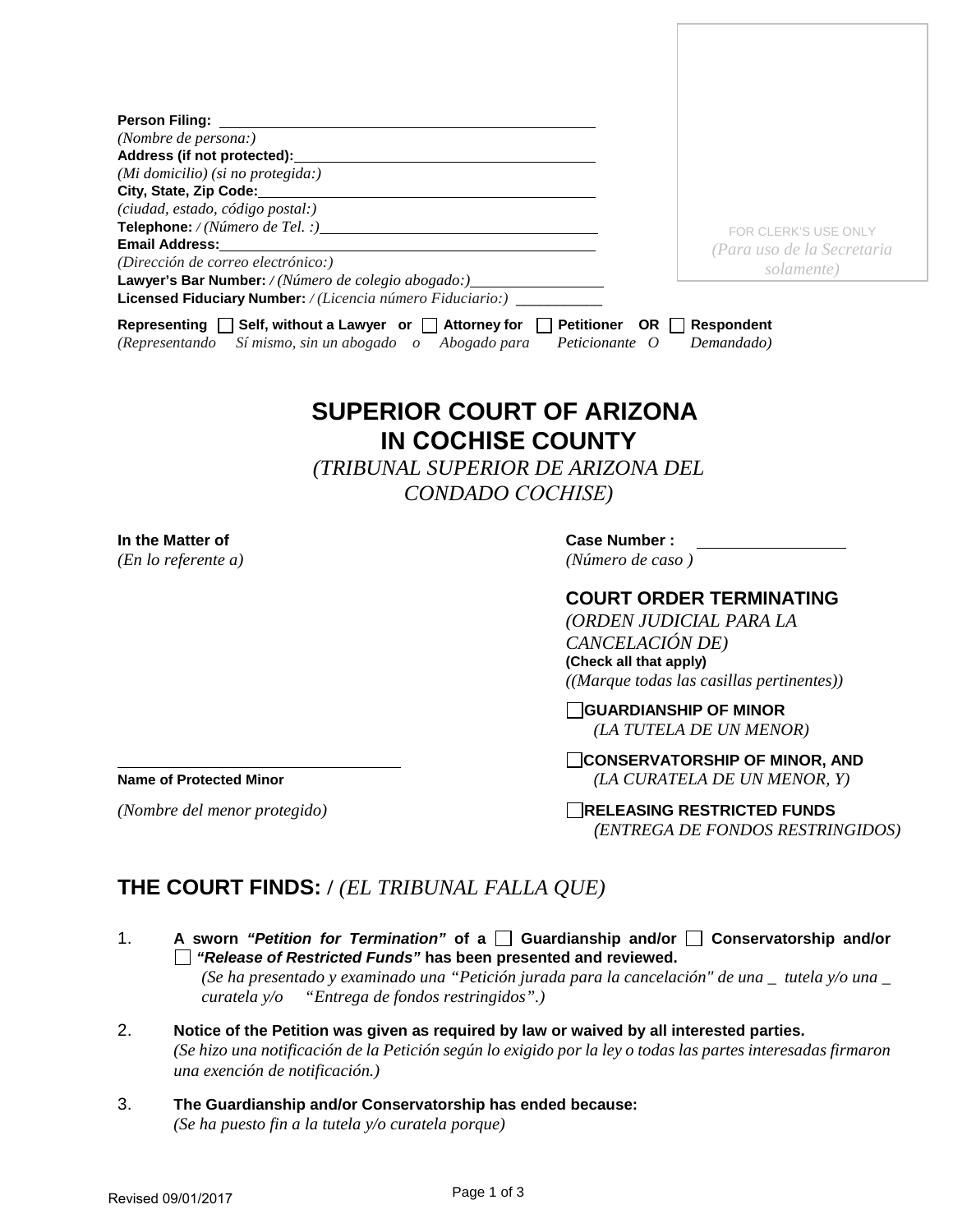**Case No.**  *(Numero de caso)*

| The minor had reached the age of majority, OR<br>(El menor ha alcanzado la mayoría de edad, $\boldsymbol{0}$ )                                                                                                                                                                                                                                                                                      |
|-----------------------------------------------------------------------------------------------------------------------------------------------------------------------------------------------------------------------------------------------------------------------------------------------------------------------------------------------------------------------------------------------------|
| The rights of the parents to custody and care of the minor are no longer terminated or<br>suspended by circumstances, or by parental consent or by prior court order.<br>(Los derechos de los padres a la custodia y cuidado del menor ya no se cancelarán ni suspenderán<br>debido a circunstancias, por consentimiento por parte de los padres ni por una orden judicial<br>previa.)              |
| The minor died on<br>(date).<br>(El menor murió el XXXXXX (fecha).)                                                                                                                                                                                                                                                                                                                                 |
| Conservatorships, only if minor reached age 18:<br>(Curatelas, solamente si el menor cumplió los 18 años de edad.)                                                                                                                                                                                                                                                                                  |
| The former minor is entitled to custody and control of the restricted funds held for the<br>benefit of the minor by the conservator.<br>(El previamente menor tiene derecho a la custodia y al control de los fondos restringidos<br>mantenidos para beneficio del menor por parte del curador.)                                                                                                    |
| <b>THE COURT ORDERS:</b><br>(EL TRIBUNAL ORDENA)                                                                                                                                                                                                                                                                                                                                                    |
| Granting the "Petition for Termination" and discharging the guardian and/or conservator.<br>(Otorgar la "Petición para la cancelación" y para prescindir de los servicios del tutor $y/\sigma$<br>curador.)                                                                                                                                                                                         |
| Fill out Numbers 2 - 6 only if a Petition Terminating Conservatorship was filed.<br>(Llene los números 2 – 6 sólo si se presentó una Petición para la cancelación de la tutela.)                                                                                                                                                                                                                    |
| Waiving a final accounting by the conservator. (Only if all funds were restricted and there<br>have been no withdrawals without approval of the Court.)<br>(Renunciar a una contabilidad final por el curador. (Sólo si todos los fondos estaban restringidos y<br>no hubo retiros sin la aprobación del Tribunal.))                                                                                |
| Granting the release of funds and authorizing the release of the following funds to:<br>(Permitir la entrega de fondos y autorizar la entrega de los fondos indicados a continuación)                                                                                                                                                                                                               |
| to the minor or former minor named:<br>(al menor o al previamente menor<br>mencionado)<br><b>From Account Number:</b><br>(De la cuenta número)<br>Approximate amount in account:<br>(Cantidad aproximada en la cuenta)<br><b>Name &amp; Address of Financial Institution:</b><br><u> 1989 - Johann Barn, amerikansk politiker (d. 1989)</u><br>(Nombre y domicilio de la institución<br>financiera) |
|                                                                                                                                                                                                                                                                                                                                                                                                     |